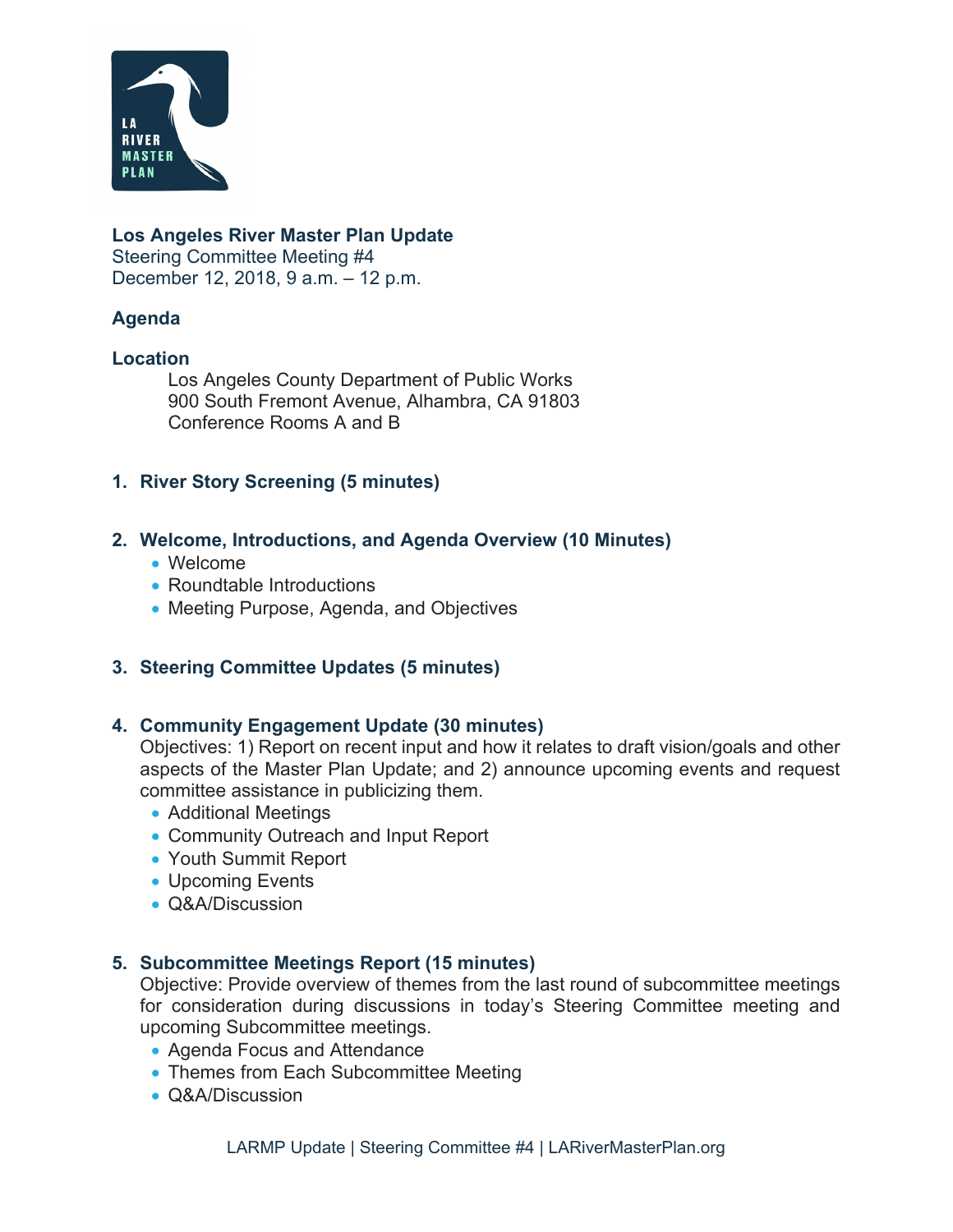

### **6. Goal-Driven Plan Implementation (30 Minutes)**

Objectives: Review the structure of the 1996 Master Plan in comparison to the currently proposed goal driven framework for the Master Plan Update. Share preliminary actions by goal, and solicit initial feedback on what is missing.

- 1996 Master Plan Framework
- Vision, Goals, and Actions
- Q&A/Discussion

# **7. Planning Frames (15 Minutes)**

Objective: Introduce the planning frames that will be used throughout the Los Angeles River Master Plan Update document, and solicit initial feedback and questions.

- 1996 Plan Reaches and Completed Projects
- Proposed Planning Frames for 2020 Master Plan
- Q&A/Discussion

# **8. Design Guidelines (15 Minutes)**

Objectives: Introduce the existing guidelines and possible updates to the guidelines.

- Los Angeles River Landscaping and Plant Guidelines
- Los Angeles River Signage Guidelines
- Q&A/Discussion

#### **9. Geographic Gap Analysis (35 Minutes)**

Objectives: Share the gap analysis by categories of need and the initial direction for locating projects, and obtain initial feedback on the methodology and preliminary results.

- Review of Known Projects Database
- Recommendations for Key Analysis to Use from Water, People, and Environment
- Gap Analysis for Areas of Need
- Draft Project Cadence Diagram
- Q&A/Discussion

# **10. Public Comment (15 minutes)**

- Verbal Comments
	- Speakers to be called in order of speaker card submittal (optional)
	- Up to three minutes per person depending on number of speaker cards
- Comment Cards
- **Email Comments Anytime to LARiver@dpw.lacounty.gov**